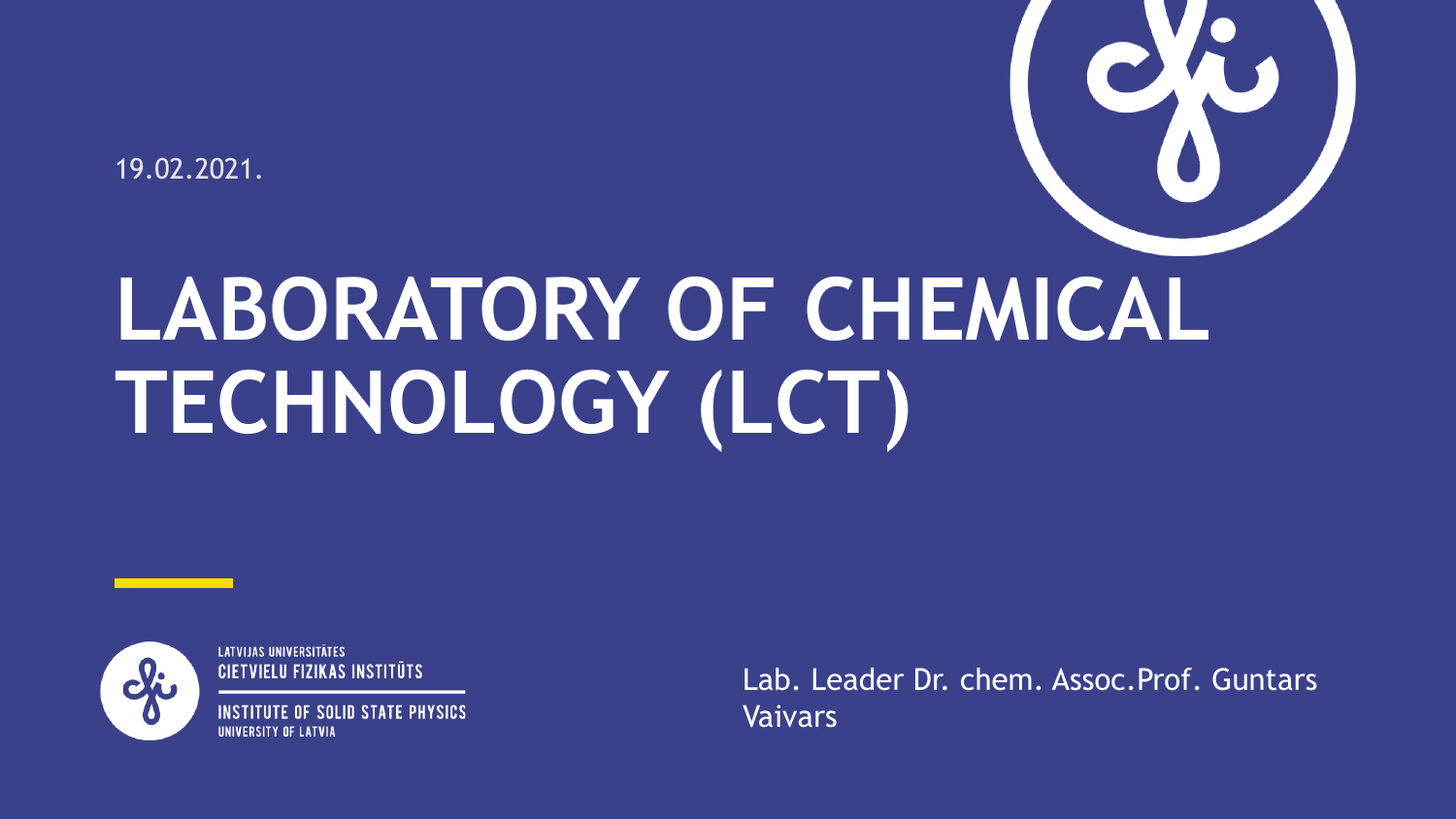**KEYWORDS: SULFONATED POLYETHER ETHER KETONE (SPEEK); PROTON CONDUCTING MEMBRANES; ION CONDUCTING MEMBRANES; IONIC LIQUIDS; INORGANIC NANOPARTICLES.**

Active researchers: Guntars Vaivars, Einārs Sprūģis.

Active research:

- SPEEK/ ionic liquid composites for sodium-ion batteries (Fundamental and applied research project of the Latvian Council of Science, Nr. lzp-2020/1-0391).
- SPEEK/ ionic liquid composites as anion exchange membranes for CO<sub>2</sub> electroreduction (CO2EXIDE, H2020-IND-CE-2016-17).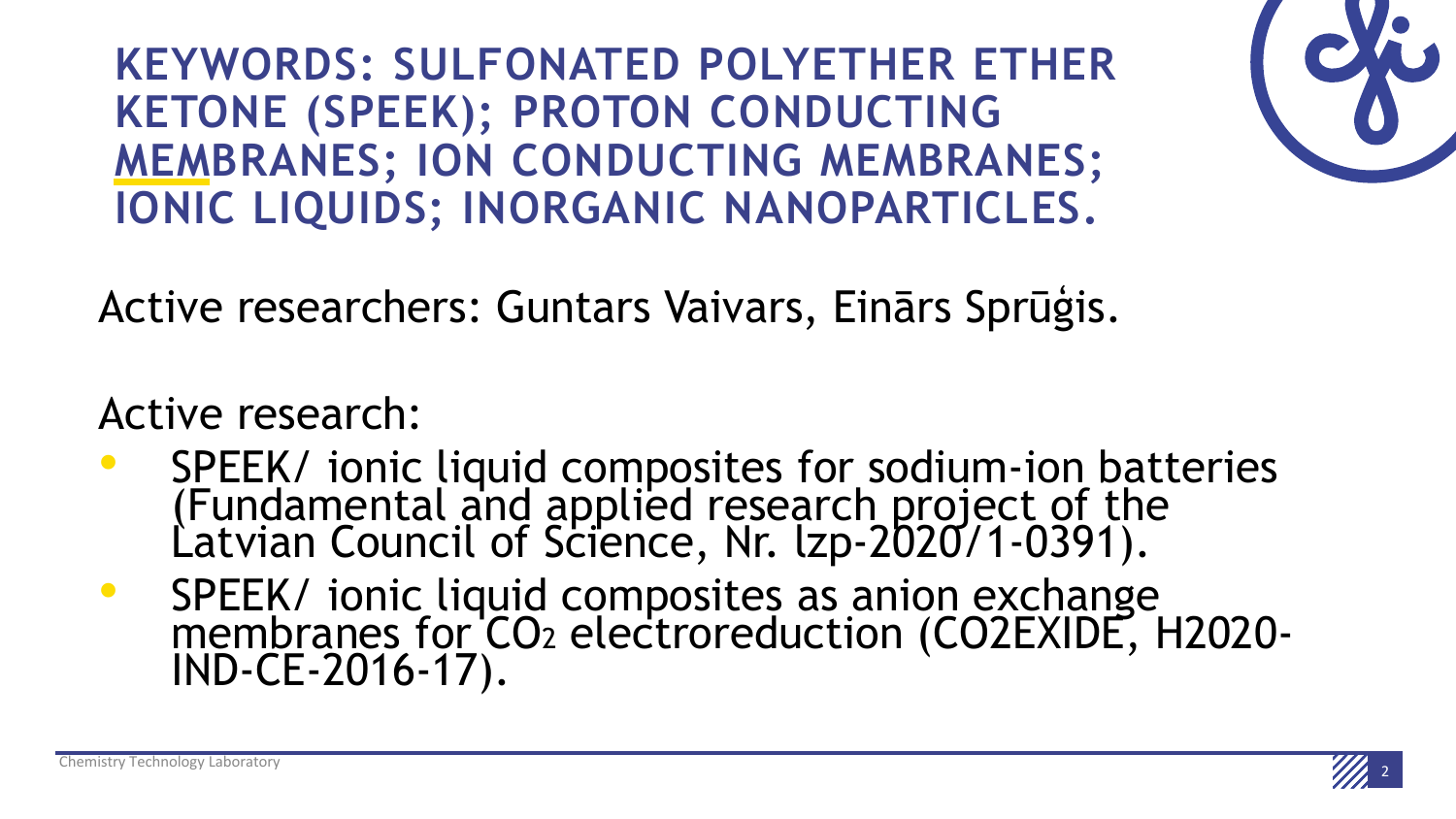## **LCT IS FACILITY PROVIDING MATERIAL BASE FOT MATERIAL SYNTHESIS AND CHARACTERIZING. CURRENTLY IT CONSISTS OF 7 ROOMS:**



- Furnace rooms (2) for high temperature synthesis.
- Anhydrous synthesis (synthesis and characterisation of materials for lithium un sodium batteries). Supervising G.Vaivars, G.Kučinskis.
- Chemistry room (currently synthesis of ferroelectrics). Supervising Ē.Birks.
- Technical treatment of materials (polishing, pressing, grinding).
- Synthesis room (currently fluoride nanoparticle synthesis).

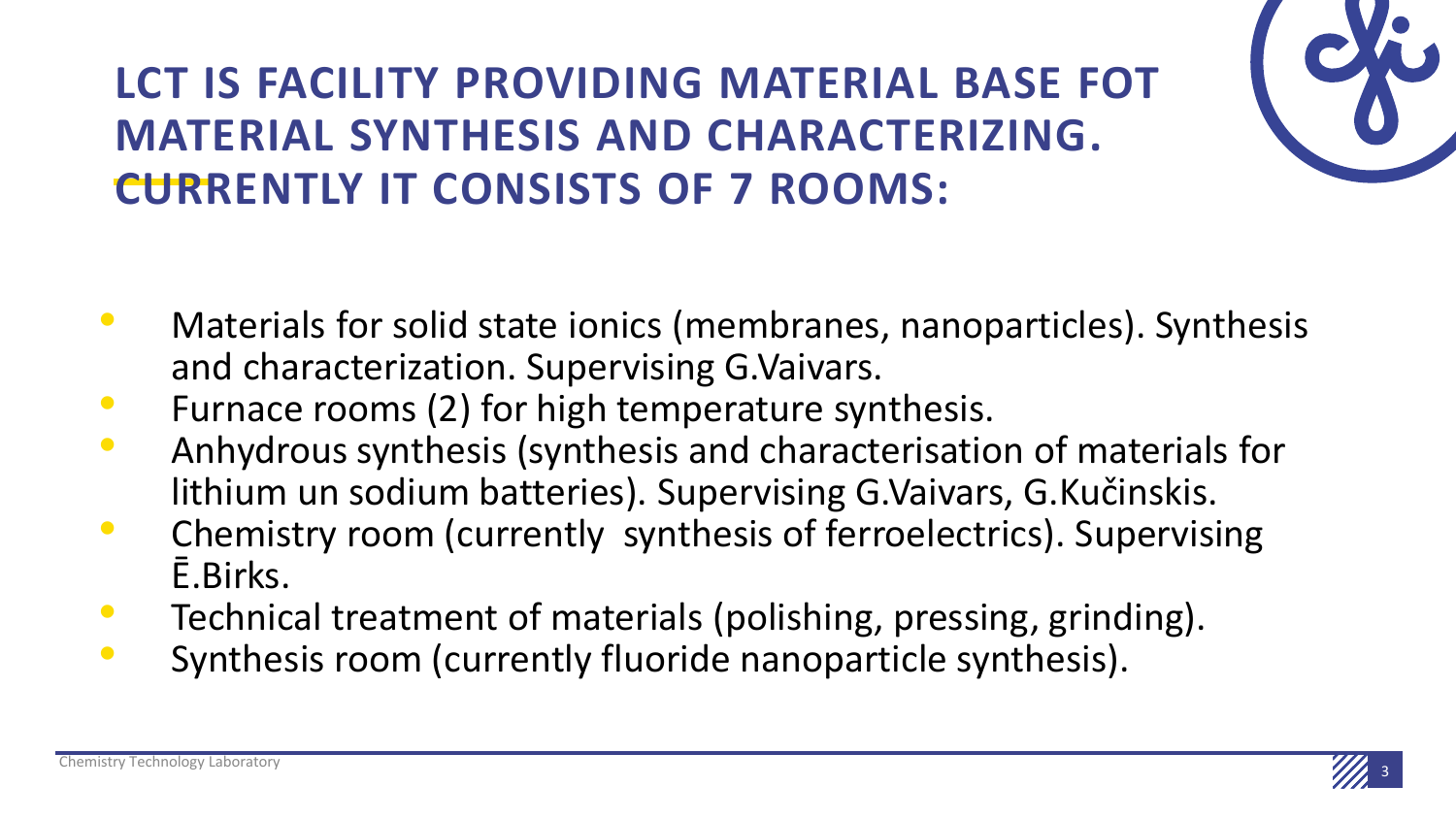## **RESEARCH INTEREST**





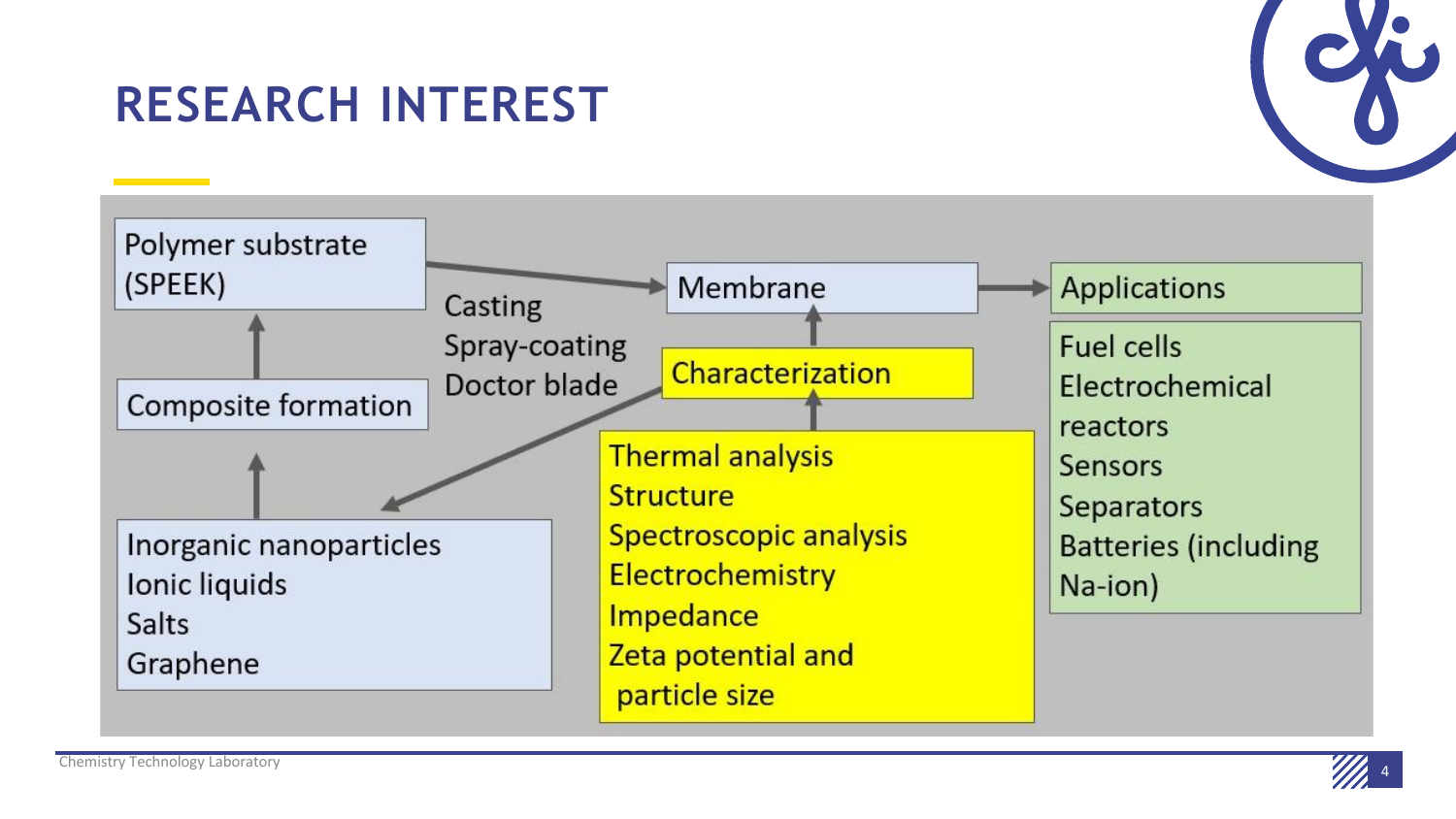**ANHYDROUS SYNTHESIS (SYNTHESIS AND CHARACTERISATION OF MATERIALS FOR LITHIUM UN SODIUM BATTERIES)**

- MBraun glove-box
- Vacuum furnace
- Equipped chemistry lab
- Electrochemistry equipment



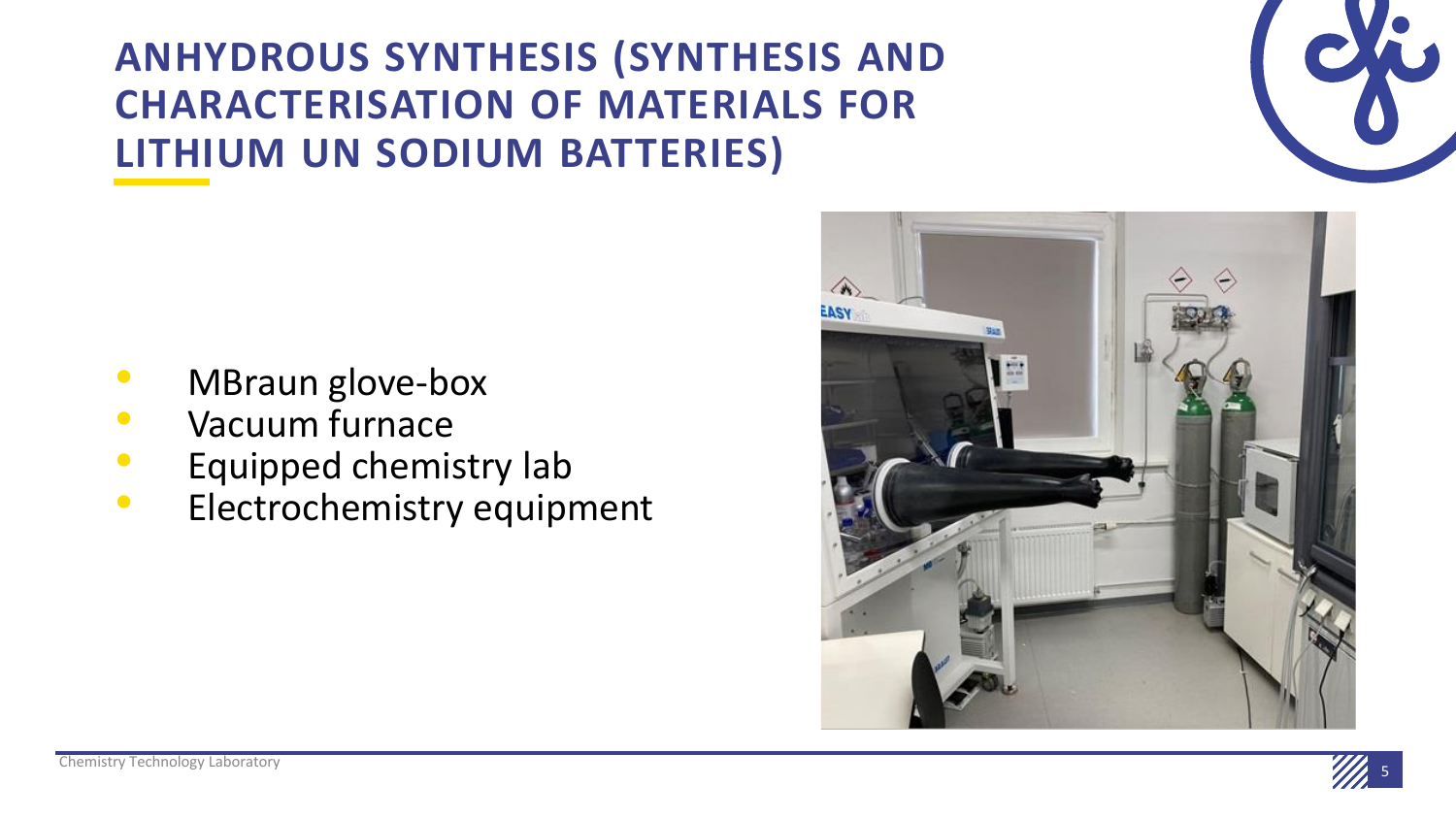

## **THERMAL ANALYSIS COUPLED WITH GAS ANALYSIS**

#### **SETARAM differential scanning calorimetry (DSC)/thermal gravimetry (TG), LABSYS Evo, DSC 131 EVO**

- room temperature to 1 600  $^{\circ}$ C
- DSC rod Resolution:  $0.4 \mu W / 10 \mu W$  dependent on sensor.

### **Coupled with:**

**IS Spectrometer** IRTracer-100 Shimadzu

### **Gas chromatography**:

- 1) GC GCMS QP2020 NX W/O RP 230V
- 2) Pyrolyzer CDS 5200HPR
- 3) MS detector.